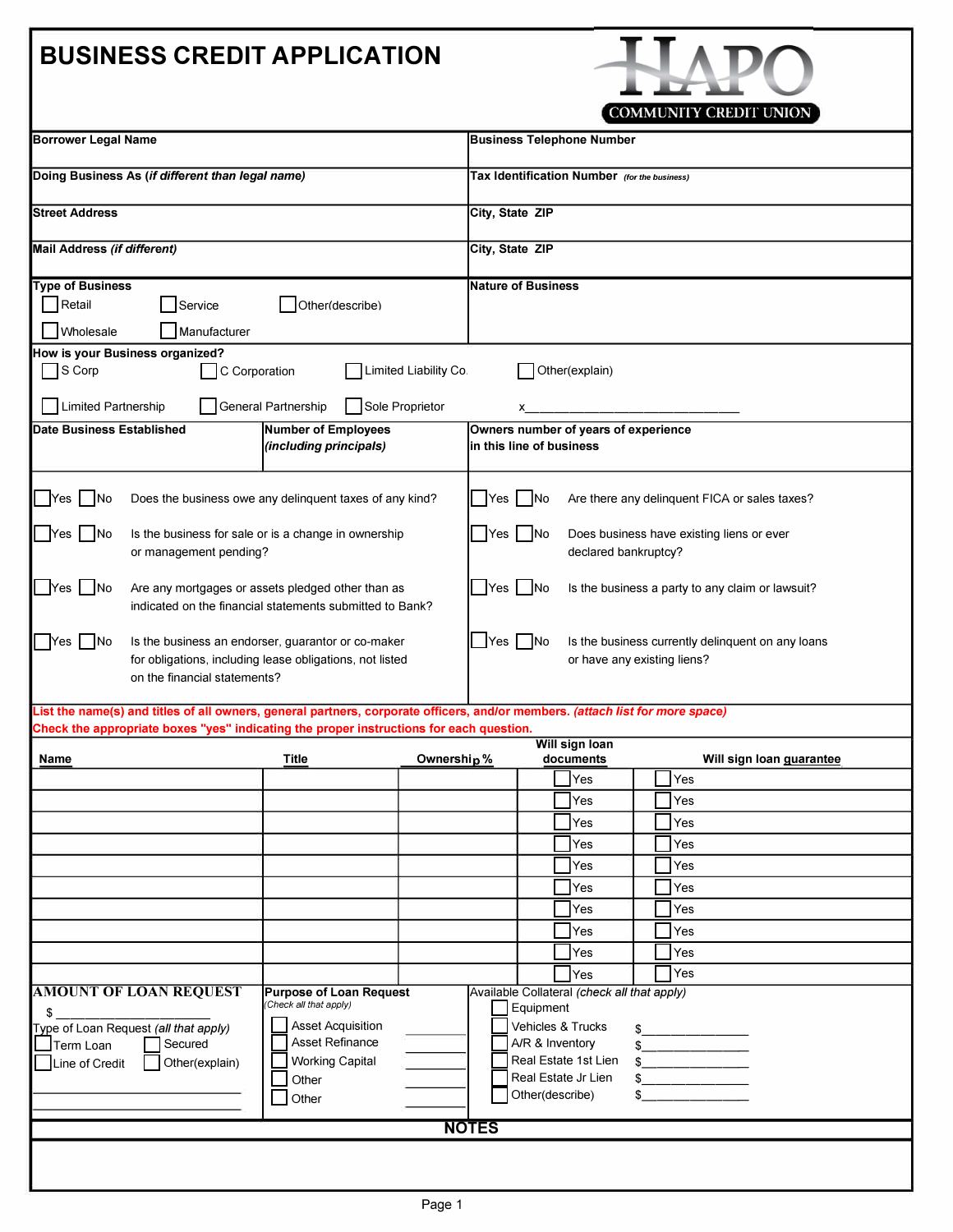|                                      | <b>INDIVIDUAL OWNER / GUARANTOR(S) PROFILE</b>                                                                                                                                                              | (attach additional profile pages as needed)                                                                  |
|--------------------------------------|-------------------------------------------------------------------------------------------------------------------------------------------------------------------------------------------------------------|--------------------------------------------------------------------------------------------------------------|
| Individual Legal Name                | Date of Birth<br><b>Social Security #</b>                                                                                                                                                                   | <b>Marital Status</b><br>Married<br>Separated<br>Unmarried(single,widowed, divorced                          |
| <b>Street Address</b>                | City, State ZIP                                                                                                                                                                                             | City, State ZIP<br><b>Mail Address (if different)</b>                                                        |
| Home Phone                           | Cell<br><b>Business Phone</b>                                                                                                                                                                               | Email Address (if applicable)                                                                                |
|                                      |                                                                                                                                                                                                             |                                                                                                              |
| Yes No                               | Are you relying on community property or your spouse's<br>income to show your credit worthiness?                                                                                                            | Yes <sub>1</sub><br> No<br>Are you involved in any judgements, suits, or litigations?                        |
| Yes   No                             | Will your spouse be contractually liable for this loan?                                                                                                                                                     | $Yes$ No<br>Have you ever filed for bankruptcy?<br>If yes, when?                                             |
| Yes No                               | Do you have more than 25% ownership in any companies<br>other than the Business above? (describe or attach list)                                                                                            | $\bigcap$ Yes $\bigcap$ No<br>Have you ever had collateral repossessed or<br>foreclosed?                     |
| <b>Explain any Questions:</b>        |                                                                                                                                                                                                             |                                                                                                              |
|                                      | Attach Financial Statement and Last 2 Years Tax Returns Including all K-1s                                                                                                                                  |                                                                                                              |
|                                      | (Financial statement must state which income, assets, and debt, if any, are held outside of community property if applicable)                                                                               |                                                                                                              |
| <b>Individual Legal Name</b>         | Date of Birth<br><b>Social Security #</b>                                                                                                                                                                   | <b>Marital Status</b><br>Married<br>Unmarried(single,widowed, divorced<br>Separated                          |
| <b>Street Address</b>                | City, State ZIP                                                                                                                                                                                             | <b>Mail Address (if different)</b><br>City, State ZIP                                                        |
| Home Phone                           | Cell<br><b>Business Phone</b>                                                                                                                                                                               | Email Address (if applicable)                                                                                |
|                                      |                                                                                                                                                                                                             |                                                                                                              |
| $Yes$ No                             | Are you relying on community property or your spouse's<br>income to show your credit worthiness?                                                                                                            | Yes   No<br>Are you involved in any judgements, suits, or litigations?                                       |
| Yes No                               | Will your spouse be contractually liable for this loan?                                                                                                                                                     | $Yes$ $\vdash$<br> No<br>Have you ever filed for bankruptcy?<br>If yes, when?                                |
| Yes   No                             | Do you have more than 25% ownership in any companies<br>other than the Business above? (describe or attach list)                                                                                            | Yes   No<br>Have you ever had collateral repossessed or<br>foreclosed?                                       |
|                                      |                                                                                                                                                                                                             |                                                                                                              |
| <b>Explain any Questions:</b>        | Attach Financial Statement and Last 2 Years Tax Returns Including all K-1s                                                                                                                                  |                                                                                                              |
|                                      | (Financial statement must state which income, assets, and debt, if any, are held outside of community property if applicable)                                                                               |                                                                                                              |
| <b>Individual Legal Name</b>         | Date of Birth<br><b>Social Security #</b>                                                                                                                                                                   | <b>Marital Status</b><br>Married<br>Unmarried(single,widowed, divorced<br>Separated                          |
| <b>Street Address</b>                | City, State ZIP                                                                                                                                                                                             | <b>Mail Address (if different)</b><br>City, State ZIP                                                        |
| <b>Home Phone</b>                    | Cell<br><b>Business Phone</b>                                                                                                                                                                               | Email Address (if applicable)                                                                                |
|                                      |                                                                                                                                                                                                             |                                                                                                              |
|                                      | Yes No Are you relying on community property or your spouse's<br>income to show your credit worthiness?                                                                                                     | Tes no Are you involved in any judgements, suits, or litigations?                                            |
| $\Box$ Yes $\Box$ No                 | Will your spouse be contractually liable for this loan?                                                                                                                                                     | $Yes$ No<br>Have you ever filed for bankruptcy?<br>If yes, when?<br><u>If</u> yes, when?                     |
| $\blacksquare$ Yes $\blacksquare$ No | Do you have more than 25% ownership in any companies<br>other than the Business above? (describe or attach list)                                                                                            | $Yes$ No<br>Have you ever had collateral repossessed or<br>foreclosed?                                       |
| <b>Explain any Questions:</b>        |                                                                                                                                                                                                             |                                                                                                              |
|                                      | Attach Financial Statement and Last 2 Years Tax Returns Including all K-1s                                                                                                                                  |                                                                                                              |
|                                      | (Financial statement must state which income, assets, and debt, if any, are held outside of community property if applicable)                                                                               |                                                                                                              |
| Individual Legal Name                | Date of Birth<br><b>Social Security #</b>                                                                                                                                                                   | <b>Marital Status</b>                                                                                        |
| Street Address                       | City, State ZIP                                                                                                                                                                                             | Married<br>Separated<br>Unmarried(single,widowed, divorced<br>Mail Address (if different)<br>City, State ZIP |
| <b>Home Phone</b>                    | Cell<br><b>Business Phone</b>                                                                                                                                                                               | Email Address (if applicable)                                                                                |
| Yes No                               | Are you relying on community property or your spouse's<br>income to show your credit worthiness?                                                                                                            | $Yes$ $ $ $ $ No<br>Are you involved in any judgements, suits, or litigations?                               |
| $Yes$ No                             | Will your spouse be contractually liable for this loan?                                                                                                                                                     | Yes No<br>Have you ever filed for bankruptcy?<br>If yes, when?<br><u>Letting</u>                             |
| $Yes$ No                             | Do you have more than 25% ownership in any companies<br>other than the Business above? (describe or attach list)                                                                                            | $\Box$ Yes $\Box$ No<br>Have you ever had collateral repossessed or<br>foreclosed?                           |
| <b>Explain any Questions:</b>        |                                                                                                                                                                                                             |                                                                                                              |
|                                      | Attach Financial Statement and Last 2 Years Tax Returns Including all K-1s<br>(Financial statement must state which income, assets, and debt, if any, are held outside of community property if applicable) |                                                                                                              |